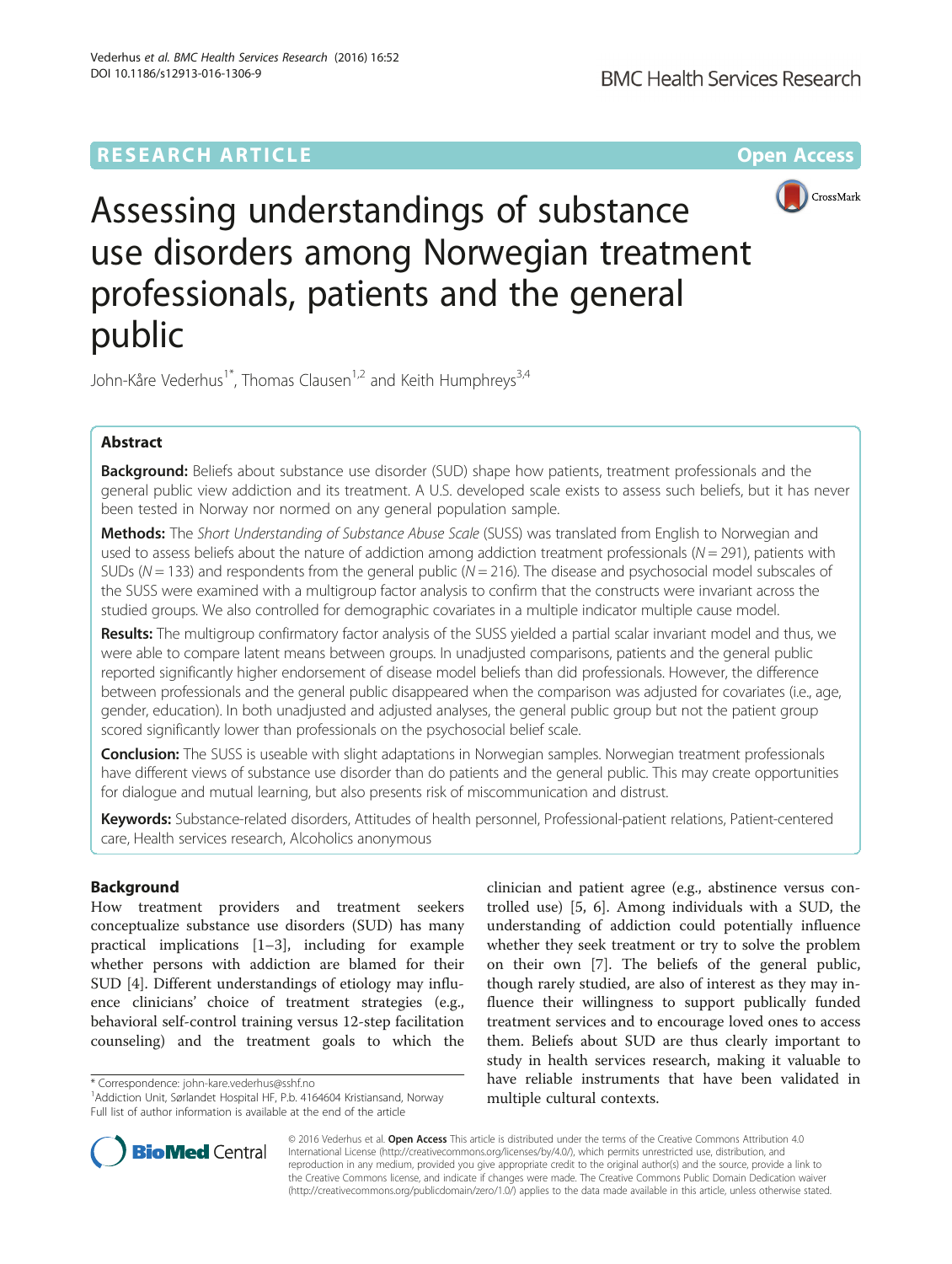The Short Understanding of Substance Abuse Scale (SUSS) was developed in the U.S. to measure therapist and patient beliefs regarding substance dependence [\[3](#page-8-0), [8](#page-8-0)]. The SUSS is a modification of Moyers and Miller's longer alcohol-focused "Understanding of Alcoholism Scale" [\[2](#page-8-0)]. The SUSS assesses beliefs about illicit drugs as well as alcohol in three domains; disease model, psychosocial model and eclectic model beliefs. The disease model comprises beliefs that alcohol and drug dependence are chronic illnesses that can only be arrested through life-long abstinence. The disease model beliefs has its origin in the disease concept of the 12-step treatment model [\[4](#page-8-0), [9\]](#page-8-0), which in turn was influenced by the 12-step program of Alcoholics Anonymous (AA) [[10, 11\]](#page-8-0). The disease model beliefs have also recently been associated with the "brain disease" concept of addiction (which AA did not endorse) prominently promoted by NIDA researchers, with its emphasis on disturbed neurobiology of longterm duration [[12, 13\]](#page-8-0). The psychosocial model beliefs reflect the view that substance misuse is a product of psychological and social factors (e.g., cultural influences and family environment) [[2, 8, 14\]](#page-8-0). The meaning of the third scale, the eclectic model is less clear, but items loading on this factor reject the idea that addiction is a homogeneous entity with a single etiology [\[2](#page-8-0)]. Research in both the U.S. and Switzerland showed that this subscale had mediocre psychometric properties, leading to the recommendation to use only the first two scales [\[2](#page-8-0), [15](#page-8-0)].

In previous studies with the SUSS among professionals, higher age was associated with greater endorsement of the disease model beliefs [\[1](#page-8-0)]. Higher educational level was associated with less endorsement of disease model beliefs and higher endorsement of psychosocial model beliefs [\[1](#page-8-0)]. A study conducted in outpatient treatment settings found that the more a practitioner's beliefs about dependence reflect a psychosocial understanding, the more likely s/he would be to use a cognitive or motivational treatment approach [\[6](#page-8-0)]. Conversely, the more practitioners' beliefs reflect a disease model understanding of dependence, the more likely they would be to use a directive or 12-step treatment approach. Similarly, there is a negative association between disease model beliefs and endorsing "moderate drinking" as a treatment goal [\[5](#page-8-0)]. Among patients, stronger adherence to the disease model beliefs was associated with more involvement in supportive fellowships like the 12-step groups following treatment [\[3](#page-8-0)]. To our knowledge, the SUSS has not been used to directly compare professionals' beliefs to those of patients or to the general public. Neither has it been employed in Norway, a country where the 12-step disease model has been less influential than it has in the U.S. where the SUSS was originally developed [[16, 17](#page-8-0)].

Before applying a scale developed in one culture to another (or indeed in a different subculture within the same society), one ought to check whether the questionnaire measures the constructs in the same way in the respective cultures. The SUSS was developed in the U.S., and had a similar but somewhat different factor structure in a Swiss German sample; one disease model item was replaced with an eclectic model item as a result of their exploratory factor analysis [\[15\]](#page-8-0). Thus, one needs to affirm that the measurement and the structure of the underlying constructs are invariant (equivalent) across the studied samples [[18](#page-8-0), [19\]](#page-8-0). The equality of meaning of the items is usually assumed between groups but not tested; the same is true for the intercepts of the items. Different understanding and scoring of survey responses may be due to educational level, cultural background or experiences of SUD [\[18](#page-8-0)]. Non-equivalence can also exist if different mode of data collection is used [[20\]](#page-8-0). Thus, one should use statistical approaches to test measurement equivalence. Multigroup confirmatory factor analysis (MGCFA) is the most widely used method for such testing [\[18\]](#page-8-0).

The aim of this study was to test the measurement equivalence of the SUSS across Norwegian groups (professionals, patients and the general public), and then examine differences between the groups regarding the understanding of substance dependence.

## **Methods**

## Participants and procedures

The addiction treatment professional group (hereafter referred to as 'professionals') participated in a crosssectional study in the southern five counties of Health Region South East, Norway, in 2008. That study aimed to describe participants' attitudes towards and referral practices to Twelve Step mutual help organizations. An assigned contact person in each treatment center recruited the participants and returned the below described questionnaire anonymously to the researchers. Returning the survey was considered as an implied consent. The response rate was 80 % (291 of 365 eligible respondents). Most (80 %) worked in in-patient units. The patient group was enrolled by study staff in a clinical trial at the in-patient detoxification ward at the Addiction Unit, Sørlandet Hospital in Kristiansand, Norway from September 2008 to August 2010. The participants provided written informed consent before inclusion. Of 156 eligible patients, 16 refused participation and seven did not provide answers to any question on the main instrument (see below), yielding  $N = 133$  for the analysis (85 % response rate). The participants in both of these studies filled out the below described paper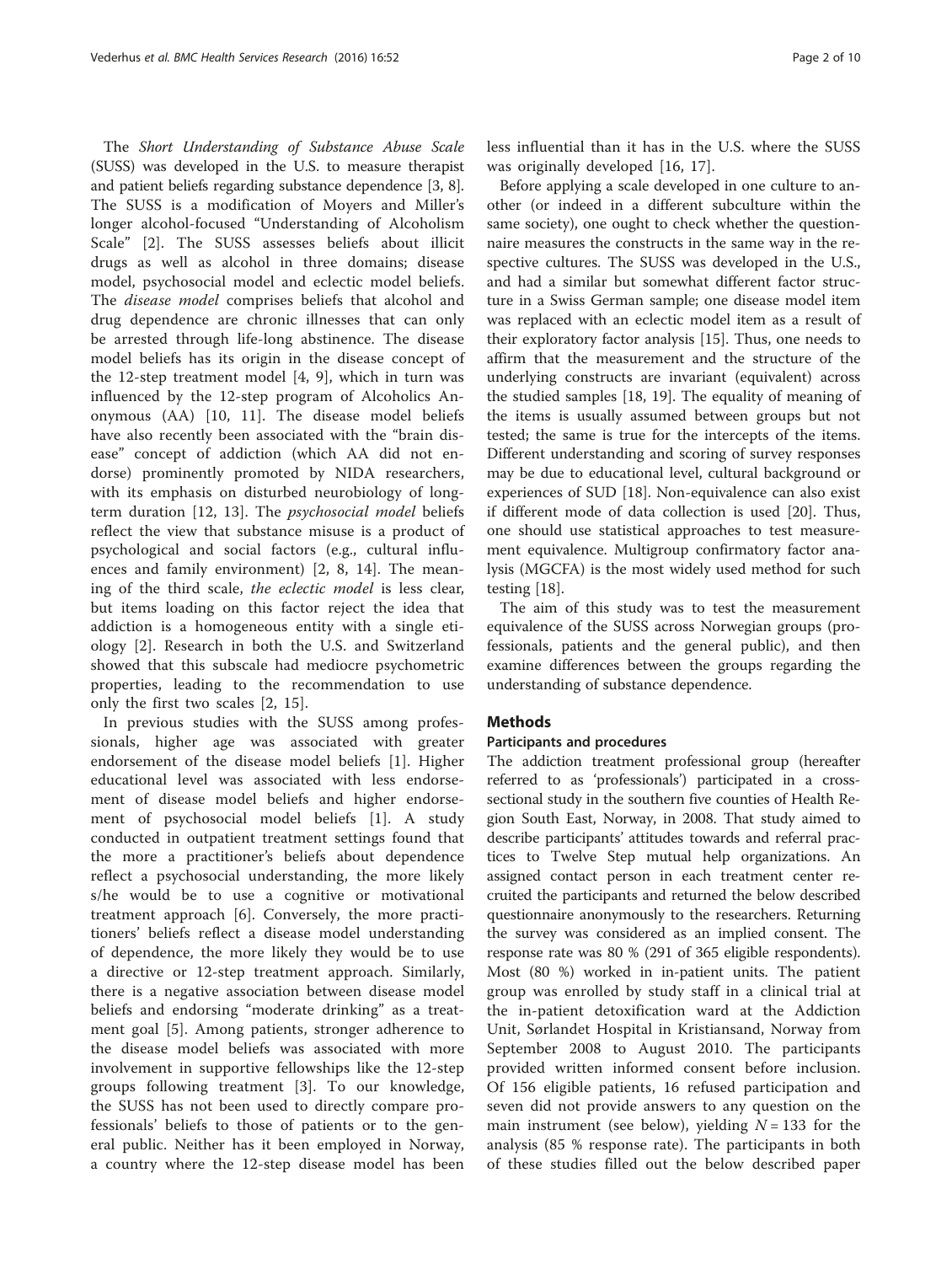<span id="page-2-0"></span>based questionnaire as a part of their respective study, each of which has been described in detail elsewhere [[16](#page-8-0), [17, 21, 22](#page-8-0)]. The Regional Ethics Committee of the South-East Health Region, Norway, approved both studies. No incentives were offered to participants. The Addiction Unit at the Sørlandet Hospital granted permission to use the data from these previous studies. The general population sample  $(N = 216)$  was recruited via Facebook, with a link to an online survey posted on several Facebook groups or spread via Facebook contacts of the first author. The data collection was carried out from October 15 to October 20, in 2014. The inclusion criteria were that respondents should be > 18 years old and not employed in the addiction treatment or the psychiatric services field. Participants were asked to verify these criteria before continuing the online survey. Data collection was anonymous, thus, ethical approval and consent was deemed unnecessary according to national regulations [[23\]](#page-8-0). Nevertheless, replying to the survey was considered as an implied consent.

#### Measures

The English SUSS version was translated to Norwegian with a standard procedure (two forward and two backward translations), in collaboration with the questionnaire's lead developer (the third author of the present paper) [\[24\]](#page-9-0). The SUSS consists of seven statements for the disease model beliefs and five statements for the psychosocial model beliefs subscales (Table 1), which were found to cluster together in the only European psychometric study of the instrument [\[15\]](#page-8-0). We did not use the eclectic model subscale in this study, as recommended [[2, 15\]](#page-8-0). Respondents rated the statements on a 5-point Likert scale ranging from the strongest disagreement (score 0) to the strongest agreement (score 4) [[8\]](#page-8-0).

### Statistical analyses

Demographics are presented with descriptive statistics, as also were the observed mean and sum scores of the SUSS subscales. We conducted a simultaneous MGCFA according to standard procedure (the two constructs under study were tested simultaneously) [[25, 26\]](#page-9-0). MGCFA is a special case of the structural equation modeling approach and is based on the idea that theoretical concepts are not directly observable, but can be inferred from observed indicators (i.e., questions) that reflect the underlying construct (e.g., disease model beliefs) [[27\]](#page-9-0). The analysis accounts for both random and nonrandom measurement error [[28\]](#page-9-0). Analyzes were undertaken with the software program Mplus, version 7.3, and we used the maximum likelihood estimation with robust standard errors (MLR) [[29](#page-9-0)]. To handle missing values, the default

### Table 1 Short understanding of substance abuse scale (SUSS)<sup>a</sup>

Disease model beliefs

- \*Q1\_D Every alcoholic and addict must accept that he or she is powerless over alcohol and drugs, and can never drink or use drugs again
- Q2\_D Every alcoholic or addict is one drink or one hit away from a total relapse
- Q5\_D Once a person is an alcoholic or an addict, he or she will always be an alcoholic or an addict
- \*Q7\_D Usually if alcoholics and addicts fail to recover in AA / NA or treatment, it is because they are unmotivated and in denial
- Q8\_D If an alcoholic or addict is sober or straight for five years, then starts drinking or using drugs again, he or she is right back where he or she left off in the development of the disease
- Q11\_D There are only two possibilities for an alcoholic or drug addict – permanent abstinence or death
- Q12\_D If an alcoholic has a drink, or if an addict takes a hit, they lose control and are unable to stop from getting drunk or high

Psychosocial model beliefs

- Q3\_P The society or culture in which on grows up has a significant influence on whether or not one becomes an alcoholic or an addict
- Q4\_P A person's environment plays an important role in determining whether he or she develops alcoholism or drug addiction
- \*Q6\_P Alcoholism and drug addiction are caused, in part, by growing up in a dysfunctional family
- Q9\_P Alcoholism and drug addiction are caused, in part, by what one learns about alcohol and drugs and the drinking/drug use patterns of one's family and peers
- \*Q10\_P A person can develop alcoholism or drug addiction because of underlying psychological problems

Note:

<sup>a</sup>Humphreys K, Greenbaum MA, Noke JM, Finney JW: Reliability, validity, and normative data for a short version of the Understanding of Alcoholism Scale. Psychol Addict Behav 1996, 10(1):38–44

\*Marked questions were excluded in the multigroup confirmatory factor analysis and multiple indicator multiple cause model analysis due to the development of the configural (baseline) model

procedure in Mplus, full information maximum likelihood was used.

First, baseline (configural) models for each group were established. We understood and analyzed the questions as reflective indicators of their respective construct, which means that they are exchangeable; i.e., one can reduce the number of items if necessary, without changing the content of the underlying latent variable [[25](#page-9-0)]. Thus, to find the most parsimonious model, problematic items were removed if they did not work well in the analysis [e.g., had low factor loadings (<0.4) or high error correlation with other questions] [[25, 30](#page-9-0)]. As global goodness of fit criteria we used the Root Mean Square Error of Approximation (RMSEA) (cut-off value for a good model fit < .06 and an acceptable fit .06–.08), and the Comparative Fit Index (CFI) (cut off value for a good model fit > .95 and an acceptable fit between .90 and .95) [\[31, 32](#page-9-0)].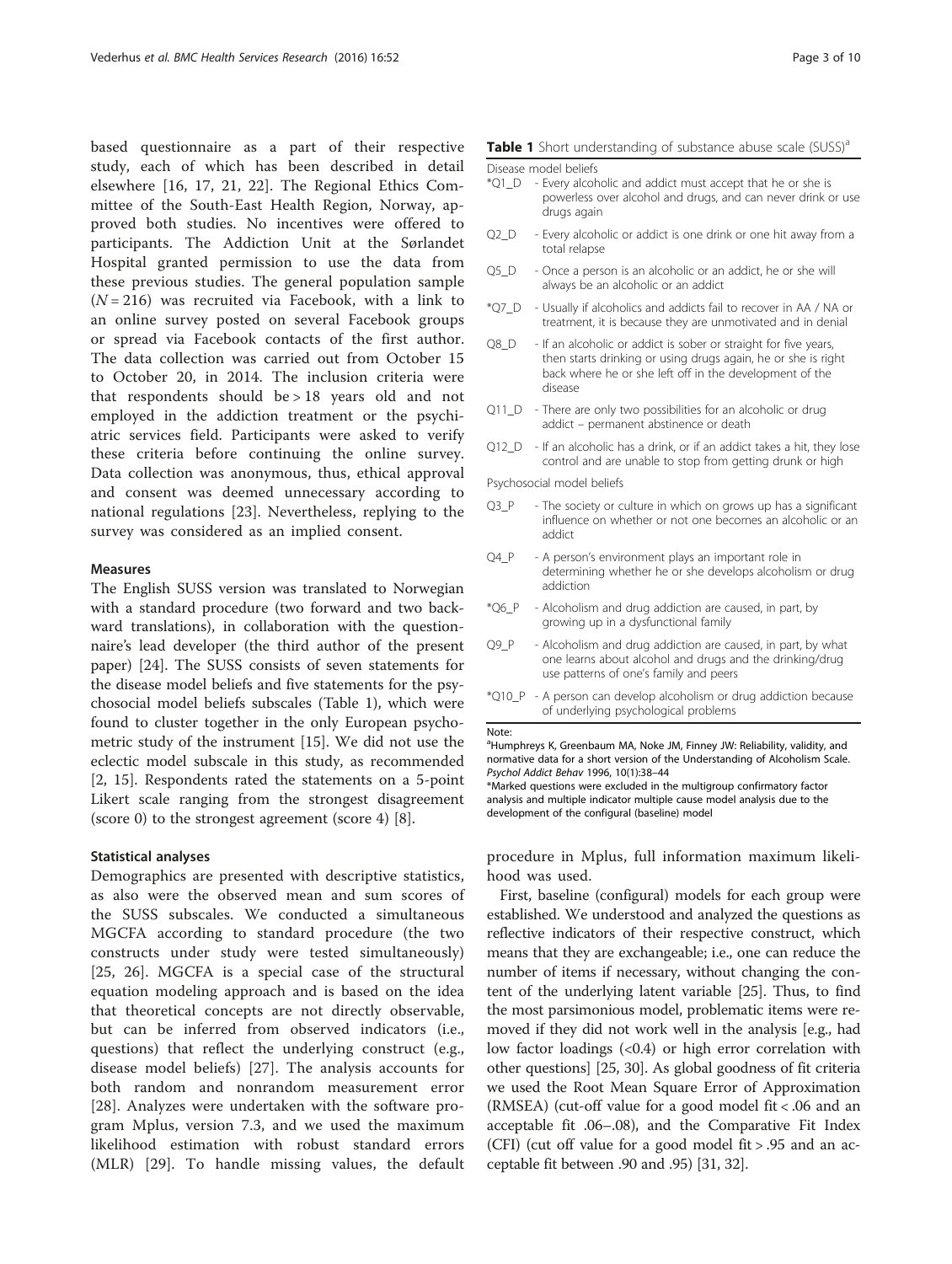Proceeding to the multigroup analysis, the relations between the latent variables and their respective indicators across groups were compared [\[28](#page-9-0)]. To be able to compare latent means, strong measurement invariance (scalar equivalence) is needed [[33\]](#page-9-0). Scalar equivalence implies that the measurement scales do not only have the same factor structure (i.e., configural equivalence) and equal factor loadings (i.e., metric equivalence) across groups, but also invariant intercepts, i.e., equivalent origin on the scales in the different groups [\[18](#page-8-0)]. We used the new and simplified feature in Mplus 7 to test for invariance and included the syntax 'MODEL = Configural Metric Scalar' in the 'Analysis' subsection. This procedure implements cross-group equality constraints on measurement parameters and compares more restricted models with less restricted models (nested models) [\[29](#page-9-0)]. Chi-square difference tests between the nested models are used in which the difference in chi-square value ( $Δχ2$ ) relative to the change in degrees of freedom ( $Δdf$ ) are evaluated, as are also the changes in CFI  $(\triangle$ CFI) [\[29](#page-9-0)]. A non-significant  $\Delta \chi^2$  value or a  $\Delta$ CFI smaller than or equal to −0.01 indicate that constraining the parameters does not significantly worsen the fit of the model, and the null hypothesis of measurement invariance can be retained [\[34\]](#page-9-0). If our model showed not to be scalar invariant, intercepts of the non-invariant variables would be freed to assume partial scalar equivalence, which is still considered sufficient for comparing latent means if at least two intercepts and loadings per construct are invariant [[33](#page-9-0)]. Differences in latent means were examined with the 'professionals' as the reference groups. The significance level was set at  $p < 0.05$ .

In a next step we specified a multiple indicators multiple causes model (MIMIC) to control the latent mean differences between the three groups for differences in the distribution of age, gender and education between

the groups [[35](#page-9-0), [36\]](#page-9-0). For the specification and test of the model, it was necessary to transform group membership to dummy variables. The professional group was chosen as a reference group. In addition to the two dummy variables representing patients and general public, age, education and gender was added as covariates. The regression coefficients of the dummy variables (groups) can be interpreted as mean differences [\[36\]](#page-9-0).

## Results

The covariance coverage exceeded 98.8 % on all items, which is excellent. Demographics and observed scorings on the SUSS are shown in Table 2. In the following section we refer to question numbers of the SUSS (Table [1\)](#page-2-0). In the psychosocial belief subscale, question 10 had a very low loading (β = 0.16) and a non-significant  $\mathbb{R}^2$  (0.02, *p* = 0.486) in the 'patient' sample. Similarly, question 6 had a low loading (β = 0.34) and non-significant  $\mathbb{R}^2$  (0.12, *p* = 0.06) in the general population sample. This implies no or a very weak relationship between construct and indicator [[25](#page-9-0)]. Thus, these items were removed from the baseline model and the multiple group analysis. We also chose to remove two items in the disease belief subscale; question 7 because of low factor loadings in two of the groups (∼0.4) and question 1 due to a high error correlation with question 2 in the general public group. The modification indices (MI) indicated that a chi-Square reduction of 24 (standardized parameter change) was expected if these residuals were allowed to correlate. The high error correlation can be explained by the very similar wording and content of these two questions. After these adjustments of the basic model, the baseline models for the different groups had acceptable goodness-of-fit measures, and we could use the same baseline model for each group (Fig. [1\)](#page-4-0).

The multigroup analysis indicated that the model as a whole was metric equivalent; the corrected Chi-square

**Table 2** Demographics and observed scorings on the full Short Understanding of Substance Abuse Scale (SUSS) for  $N = 640$ participantsa

| participarity                                      |                            |                       |                             |  |  |
|----------------------------------------------------|----------------------------|-----------------------|-----------------------------|--|--|
|                                                    | Professionals<br>$N = 291$ | Patients<br>$N = 133$ | General public<br>$N = 216$ |  |  |
| Age (years)                                        | 45 (10)                    | 41 (14)               | 43 (15)                     |  |  |
| Gender (female %)                                  | 72                         | 34                    | 62                          |  |  |
| Educational length (years)                         | 15.6(2.5)                  | 11.2(2.3)             | 14.2(2.7)                   |  |  |
| Disease model belief; sum score <sup>b</sup>       | 15.8(5.9)                  | 21.4(5.7)             | 16.9(5.9)                   |  |  |
| Psychosocial model belief; sum score <sup>c</sup>  | 13.0(2.5)                  | 13.2(3.5)             | 12.0(3.1)                   |  |  |
| Disease model belief; mean scored                  | 2.2(0.9)                   | 3.0(0.9)              | 2.3(0.9)                    |  |  |
| Psychosocial model belief; mean score <sup>e</sup> | 2.6(0.6)                   | 2.6(0.8)              | 2.4(0.8)                    |  |  |
| Notes:                                             |                            |                       |                             |  |  |

<sup>a</sup>Variables are shown as mean (SD)

b<br>Sum score of five questions; 0–28 scale<br>Sum score of five questions: 0–20 scale <sup>c</sup>Sum score of five questions; 0-20 scale

 $d$ Mean of seven questions, score 0–4

Mean of five questions, score 0–4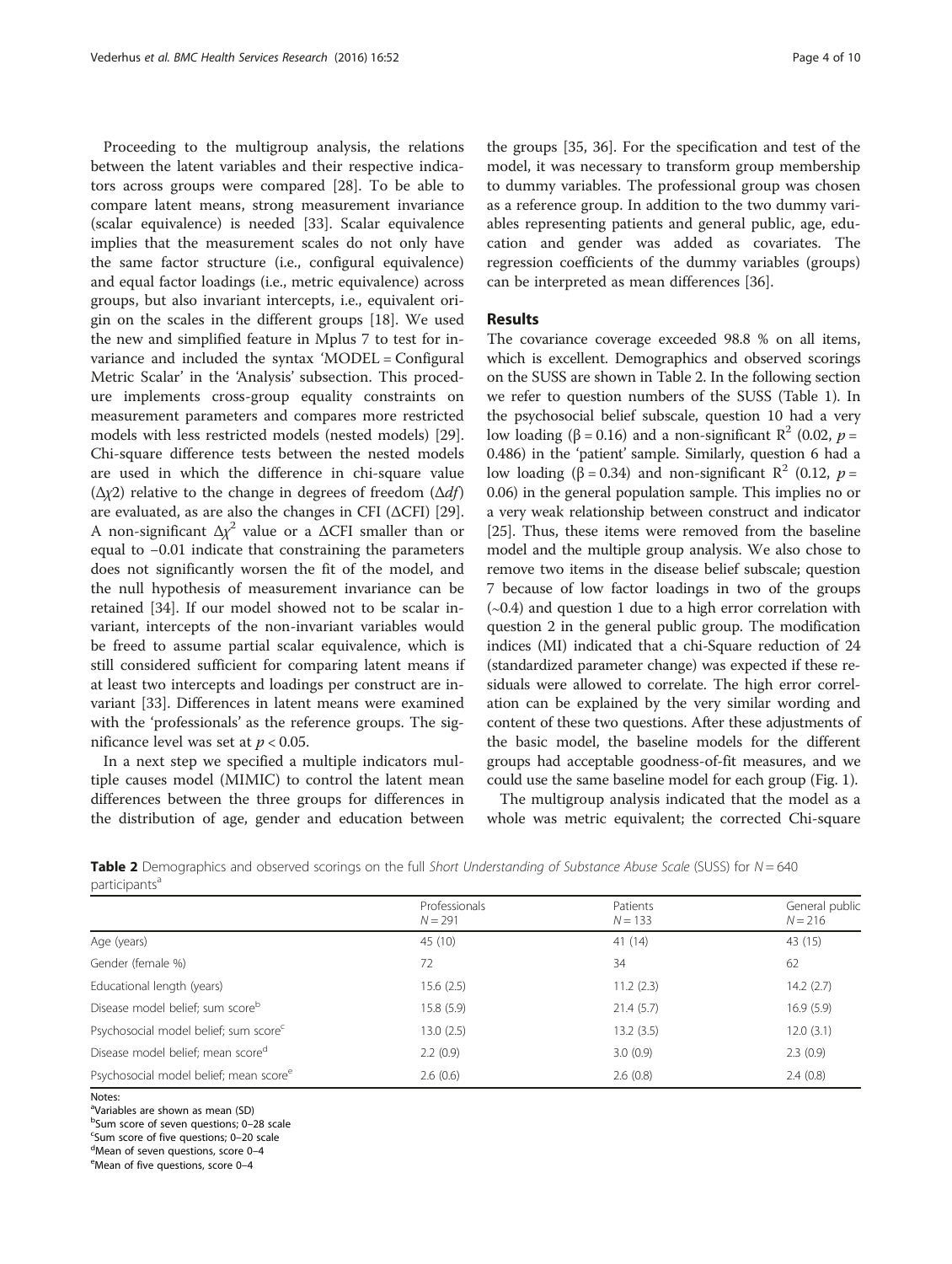<span id="page-4-0"></span>

difference test between the configural and metric model was non-significant  $(\Delta \chi^2 / \Delta df)$  difference = 17/12,  $p =$ 0.17), and the  $\triangle$ CFI was < -0.01 (Table 3). This means that the factor loading between the groups did not differ according to both criteria and the meaning of the

Table 3 Multigroup confirmatory factor analysis results of the measurement invariance tests across the three groups (professionals, patients and general public,  $N = 640$ )

|                      |     | df | <b>RMSFA</b> <sup>a</sup> | `FI <sup>b</sup> |
|----------------------|-----|----|---------------------------|------------------|
| Configural model     | 104 | 57 | 0.06                      | 0.96             |
| Metric model         | 121 | 69 | 0.06                      | 0.96             |
| Scalar model         | 187 | 81 | 0.08                      | 0.91             |
| Partial scalar model | 143 | 79 | 0.06                      | 0.95             |
| Notes:               |     |    |                           |                  |

<sup>a</sup>RMSEA = Root Mean Square Error of Approximation

<sup>b</sup>CFI = Comparative Fit Index

constructs can be compared over the three groups. However, the model was not scalar equivalent as the corrected difference test between the metric and the scalar model was highly significant  $(\Delta \chi^2 / \Delta df = 66/12, p <$ 0.001), and the  $\Delta$ CFI was > -0.01. As expected, the multigroup scalar model only had acceptable fit indices  $(RMSEA = 0.08, CFI = 0.91)$ ; the MIs indicated that the intercept of question 5 was non-invariant. When this intercept was freed (i.e., a partial scalar model), the model showed a good fit  $(RMSEA = 0.06, CFI = 0.95)$ , and the ΔCFI was −0.01 compared with the configural model (Table 3). This implies that we reached full metric invariance and partial scalar invariance, which is sufficient for comparing latent means [\[19\]](#page-8-0).

The differences in latent means between groups can be seen in Table [4](#page-5-0). The professionals served as the reference group. Compared to the professionals, the patients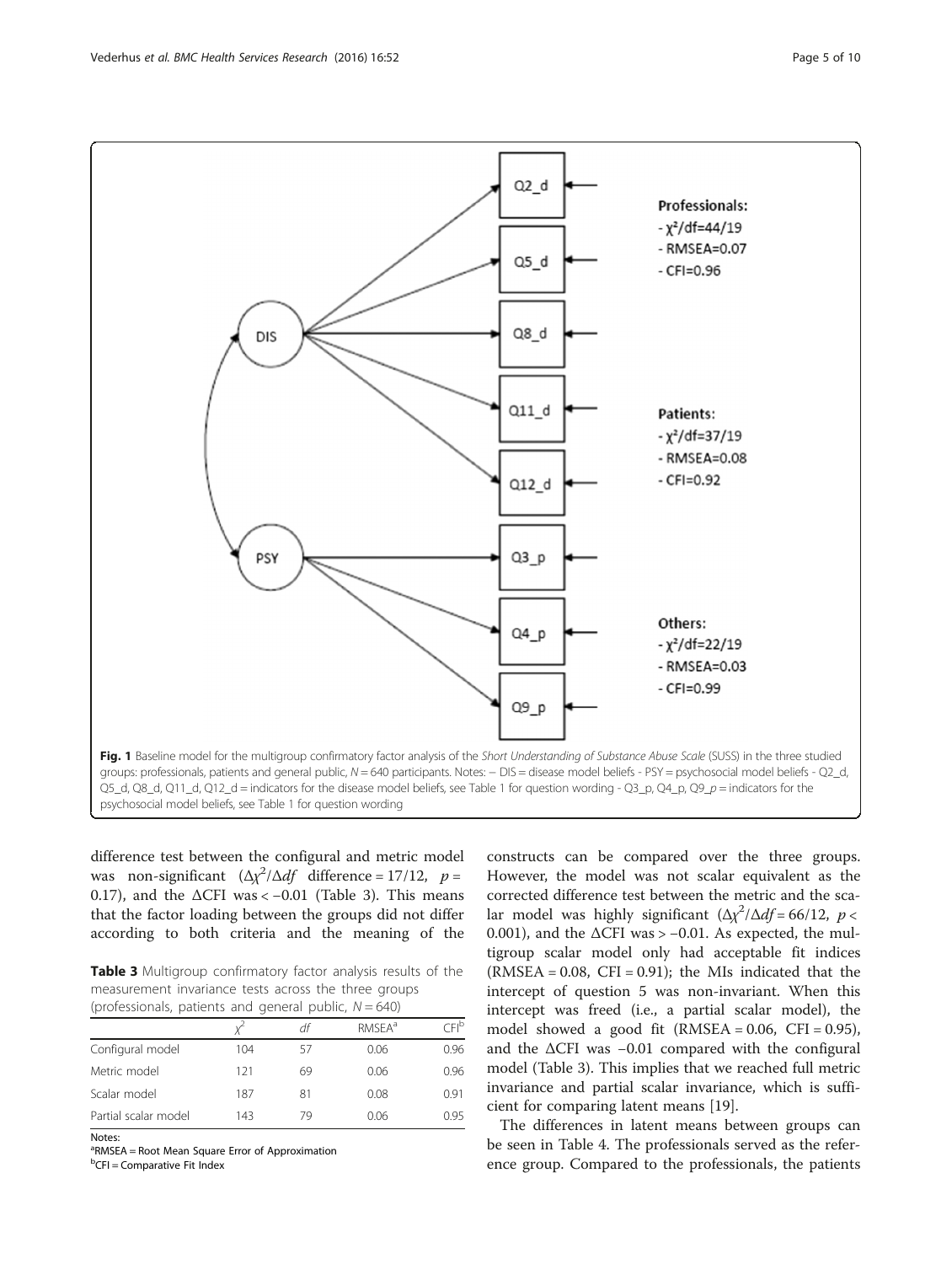Notes:

|                            | Professionals <sup>p</sup> | Patients                   | General public              |  |  |
|----------------------------|----------------------------|----------------------------|-----------------------------|--|--|
| Disease model beliefs      | 0.00                       | 1.02 (0.10), $p < 0.001$   | $0.25(0.09)$ , $p = 0.006$  |  |  |
| Psychosocial model beliefs | 0.00                       | $0.13(0.09)$ , $p = 0.131$ | $-0.19(0.07)$ , $p = 0.006$ |  |  |

<span id="page-5-0"></span>**Table 4** Differences in latent means between groups on the Short Understanding of Substance Abuse Scale (SUSS) for  $N = 640$ participants<sup>a</sup>

<sup>a</sup>Latent means are obtained from a Multigroup confirmatory factor analysis with cross-groups partial scalar invariance. The brackets show standard errors<br><sup>bp</sup>aferance group **b**Reference group

had a significantly ∼ 1 point higher mean score on the disease model belief scale. The psychosocial belief score was not significantly different. The general population group also had a significantly higher disease model belief score compare to the reference group. However, the nominal distance was much smaller with a 0.25 point higher mean score. The psychosocial belief score was significantly lower than the professionals, but again, the nominal difference was not large; 0.19.

Effect sizes are not directly computed in Mplus. In order to examine the magnitude of the difference in the latent mean scores, we calculated an effect size d for the latent mean differences following the procedure pro-posed by Hancock [\[37](#page-9-0)]. The effect size  $d$  for the patients versus the professionals was 1.15 for disease model beliefs and 0.23 for psychosocial model beliefs. For the general public group versus the professionals, the effect

size d was 0.28 for disease model beliefs and 0.33 for psychosocial model beliefs. According to interpretative guidelines; 0.2, 0.5 and 0.8 are cut-off values for a small, medium and large effect size of latent means, this indicates a large effect size of patients versus the professionals on disease model beliefs and a small sized effect on the other differences between groups [\[37\]](#page-9-0).

Figure 2 shows the path diagram for the proposed MIMIC model tested with MPLUS. As the intercept of question 5 was freely estimated across groups in the MGCFA model, we allowed direct relationship between the dummy variables representing the groups and the item question 5. This relationship, termed differential item bias, reflects the fact that group membership has a direct effect on question 5 and not all the effect is mediated by the latent construct itself. Table [5](#page-6-0) reports the estimates of latent mean difference obtained from the



for the disease model beliefs, see Table [1](#page-2-0) for question wording -  $Q3_p$ ,  $Q4_p$ ,  $Q9_p$  = indicators for the psychosocial model beliefs, see Table 1 for question wording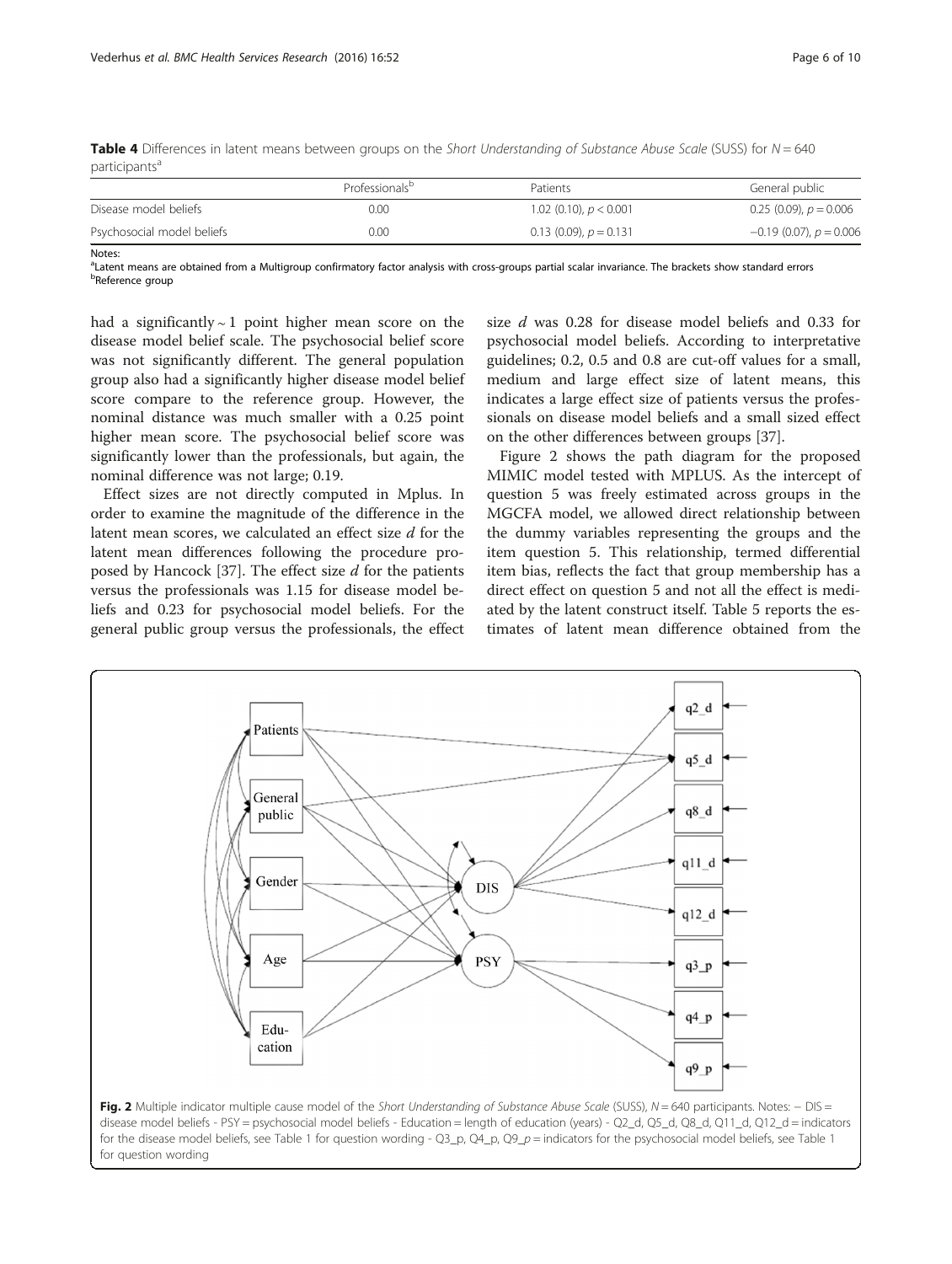|                            | Professionals <sup>p</sup> | Patients                   | General public              |
|----------------------------|----------------------------|----------------------------|-----------------------------|
| Disease model beliefs      | 0.00                       | $0.67$ (0.13), $p < 0.001$ | 0.13 (0.09), $p = 0.156$    |
| Psychosocial model beliefs | 0.00                       | $0.19(0.11)$ , $p = 0.07$  | $-0.17$ (0.07), $p = 0.019$ |

<span id="page-6-0"></span>Table 5 Differences in latent means between groups on the Short Understanding of Substance Abuse Scale (SUSS) controlling for age, gender and education<sup>a</sup>

Notes:

a Differences in latent means are obtained from a multiple indicator multiple cause (MIMIC) model. The brackets show standard errors <sup>b</sup>Reference group

MIMIC model when controlled for gender, age and educational level. Compared to the results from the MGCFA model in Table [4](#page-5-0), the estimated latent mean differences for psychosocial model beliefs changed only slightly and attained significance. However, the differences for the disease model beliefs reduced in size and the difference between the professionals and the general public group turned non-significant.

The two constructs, disease and psychosocial model beliefs, were uncorrelated ( $r = -0.01$ ,  $p = 0.76$ ). The two scales thus tap distinct and unrelated constructs.

## **Discussion**

This examination of the SUSS yielded a partial scalar invariant model. Hence, we were able to compare latent means between groups. In unadjusted comparisons, patients and the general public reported significantly higher endorsement of disease model beliefs than did professionals. The effect size of the difference between professionals and patients was large and persisted after controlling for possible confounders. In both unadjusted and adjusted analyses, the general public group but not the patient group scored lower than professionals on the psychosocial belief scale.

The findings in the present study indicate that the professionals were "out of step" with their patients as well as with the general public especially regarding their limited endorsement of the disease model. Prior SUSS studies have shown that this same pattern of beliefs hold in the U.S. for psychologists, but not for other addiction treatment professionals [[8](#page-8-0)]. Both psychosocial and disease model belief systems can be said to have some support in the research literature in that interventions informed by each are comparably effective (e.g., 12-step facilitation counseling and CBT) [[38\]](#page-9-0). Whether the patients or the professionals should change their beliefs in order to come to a shared view of SUD is a philosophical question as much as an empirical one, which observers will answer differently depending on whether they think health care professionals or those with experiential knowledge should be able to define illnesses [[39](#page-9-0)].

In any event, what are the consequences of the different views in the communication between professionals and patients? If professionals are not aware of or do not appreciate such common understandings of addiction,

their patients may feel misunderstood or alienated and drop out of care. The orientation of the professional should not be to prove that they are right and the client is wrong, but to accept that there are multiple useful ways to understand the experience of addiction. One of the important new trends in the health services in general is the focus on patient-centered care [[40\]](#page-9-0). The overall idea is to promote active patient involvement in which patient and clinician communicate their expectations and preferences for treatment, and jointly agree upon the treatment to be implemented [\[41\]](#page-9-0). Differences in beliefs may be a challenge in achieving this in Norwegian addiction treatment. The likelihood of treatment goals being realized is generally assumed to be higher when patients and clinicians agree on them, and the professionals are responsible for establishing a common ground [\[42\]](#page-9-0). Being patient-centered may require clinicians be accepting of patients' disease model beliefs even when the professionals do not share them.

As for the comparison between the professionals and the general public, the difference was in the expected direction when it came to the psychosocial model. Education often exposes the professional to learning theory, which would translate into greater endorsement of a psychosocial understanding of substance misuse [\[43](#page-9-0)]. Maybe for similar reasons, lay respondents had a higher support for the disease perspective than professionals, although the difference was not as large as that between the patients and the professionals. It may be tempting to dismiss the public's views as a product of ignorance of the realities of addiction, but the view of the lay respondents concerning the disease model beliefs tended to draw in the same direction as those experiencing the disorder. It is possible that professional training in Norway actively "trains out" professionals from the most widespread understandings of addiction, whereas in other countries professional education more closely maps it. This is not in an absolute sense good or bad, except to the extent that misunderstandings and miscommunication between the public and professionals may lower support for treatment. However, we perceive that there is a strong support for SUD treatment initiatives and also support to pay taxes for it in the Norwegian society [\[44](#page-9-0)]. One might speculate that the prevalent endorsement of the disease model of SUD among the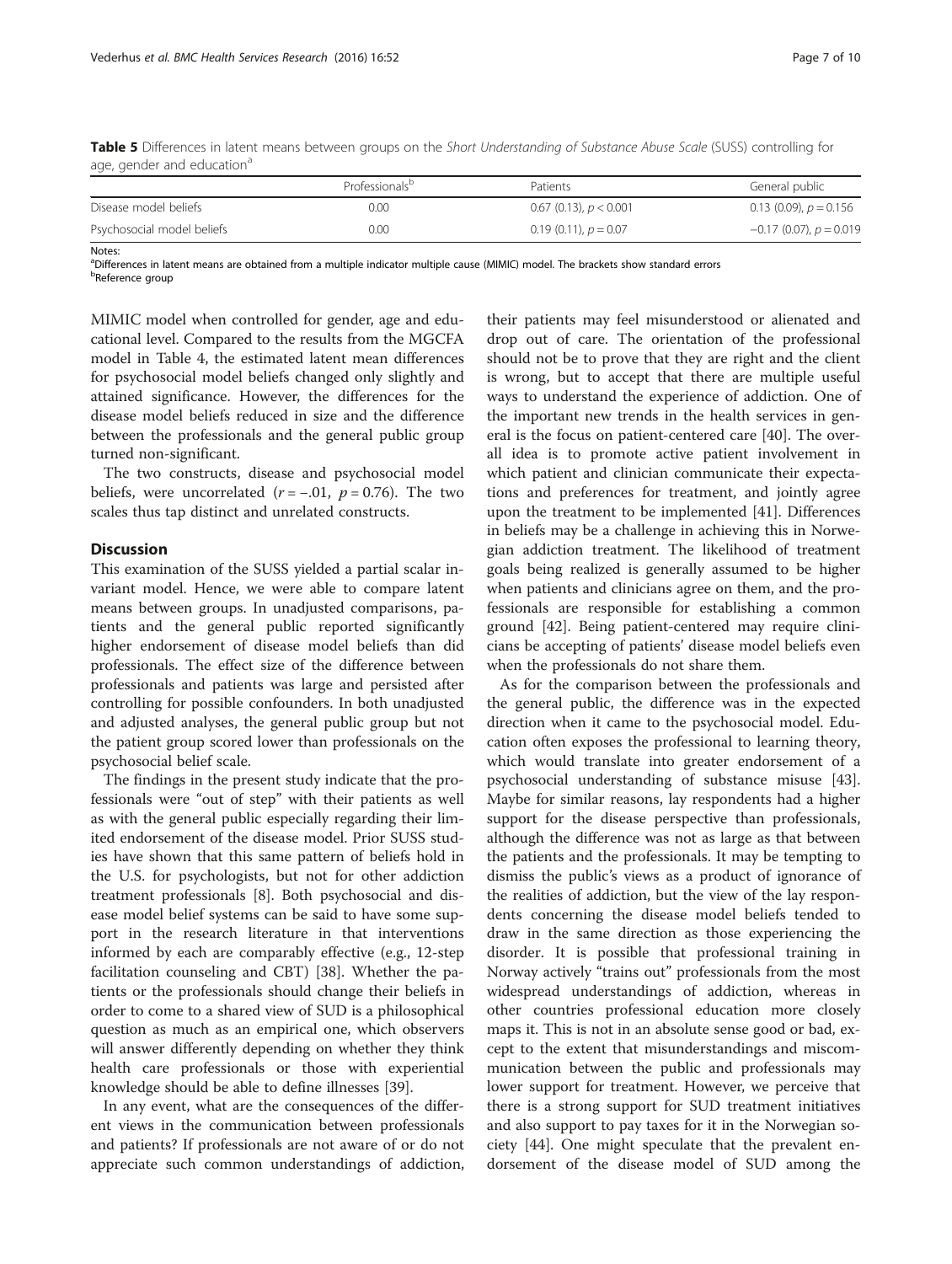public actually paves the way for this support by legitimizing treatment as a medical activity.

The finding that the two constructs were uncorrelated means that a high endorsement of disease model beliefs does not exclude a high endorsement of psychosocial model beliefs and vice versa. Despite the emphasis that is sometimes placed on the alleged conflict between 12 step beliefs and psychosocial learning approaches [\[14](#page-8-0)], in reality many people integrate them smoothly. When examining the questions of the disease model beliefs, one can see that they are concerned with the need for continued abstinence, and as such, pertain to dependence as a chronic condition. The psychosocial model belief questions bear upon the development of the condition. Our findings indicate that strong endorsement of disease model beliefs does not necessarily mean that psychosocial factors that may have contributed to the condition are unrecognized. Conversely, when people have a high focus on the development of the condition and have high scorings on the psychosocial model belief scale, they may still recognize abstinence as a vital treatment goal [[14](#page-8-0)].

As a direct comparison of these three groups has never been undertaken before, it is difficult to put our finding into an international perspective. One possible way to do it, would be to compare the sum scores of all the SUSS questions (see Table [1](#page-2-0)) with previous studies among professionals. The disease model belief scale was in the present study somewhere in-between previous findings from Switzerland and the U.S. The Norwegian professionals scored a mean of 15.8 (scale 0–28), whereas previous research showed that Swiss professionals scored 8.4 and U.S. professionals scored 18.5 [[8](#page-8-0), [15](#page-8-0)]. Norway is not at all dominated by the classic AA-influenced disease model in its addiction treatment services; less than 5 % of the addiction treatment centers employ a 12-step based treatment model [[16](#page-8-0)]. Thus, it is unexpected that Norwegian professionals seemed to endorse disease model beliefs more than do Swiss personnel. This finding may reflect that Norwegian professionals still consider abstinence as the main treatment goal for patients with dependence, although a previous study found that the acceptance of non-abstinence as a treatment goal was widespread [[45](#page-9-0)]. That study assessed agency policies and practices, though, and did not assess the attitudes of individual providers. Concerning the psychosocial model beliefs, the scores were quite similar among the countries  $(Swiss = 12.3,$ Norway = 13.0 and the U.S. = 13.2). We have not been able to find normative data from studies among patients.

### Methodological considerations

How generalizable are these results to Norway as a whole? Although slightly older (41 versus 38 years), the patient sample was similar to the detox patients  $(N =$ 

564) of a previous regional multisite study [[46\]](#page-9-0); they exhibited similar gender, ethnicity, major substance of abuse, and previous SUD treatment [[21\]](#page-8-0). We have no reason to believe that the professionals of the surveyed health region differ from other regions in Norway. Thus, the findings of the present study were generalizable to other detox patients in the region and addiction professionals in Norway at large. However, as the patients were in-patients on a detoxification unit, the findings may not be generalized to patients with less severe SUDs. The general public survey was undertaken years later than in the other groups. We are not aware of any large-scaled public debates or changes in policy that may have contributed to temporal changes in the public opinion during this period. One could expect that the Facebook recruitment would bias the results by appealing more to younger, technology-saavy individuals, but this was not apparent in the data; the mean age was quite similar across groups. The general public sample was a convenience sample, and thus, the representativeness of this sample to the population at large is uncertain. Friendship with an author could possibly influence a participant's beliefs by those of the author [[47](#page-9-0)]. To avoid this social contagion bias as much as possible, the link to the online survey was not placed directly on the first author's Facebook account; rather it was posted on different Facebook groups or sent to contacts of friends of the first author. Further, those of the author's social contacts who work in the addiction or psychiatry fields could not have participated. However, as this data collection was anonymous, we cannot rule out that there may have been some overlap with the first author's friends. The first application of a validated scale in a new country and the first ever examination of beliefs in the general population remain strengths of the study.

### Future research

Based on the existing questions in the SUSS, there is sparse information in the disease model construct on how the illness develops. Conversely, there is no information in the psychosocial model construct on how to cope with the illness. Thus, it would be interesting to expand this type of research and combine it with the model of helping and coping suggested by Brickman et al. [[48\]](#page-9-0). These authors emphasize the necessity of distinguishing between attribution of responsibility for a problem (who is to blame), and attribution of responsibility for a solution to the problem (who is in control of the needed action to solve it), yielding a more differentiated framework. For example, the disease model construct is differentiated into two categories; the typical medical model, where neither the illness nor the treatment is the person's responsibility, whereas in the compensatory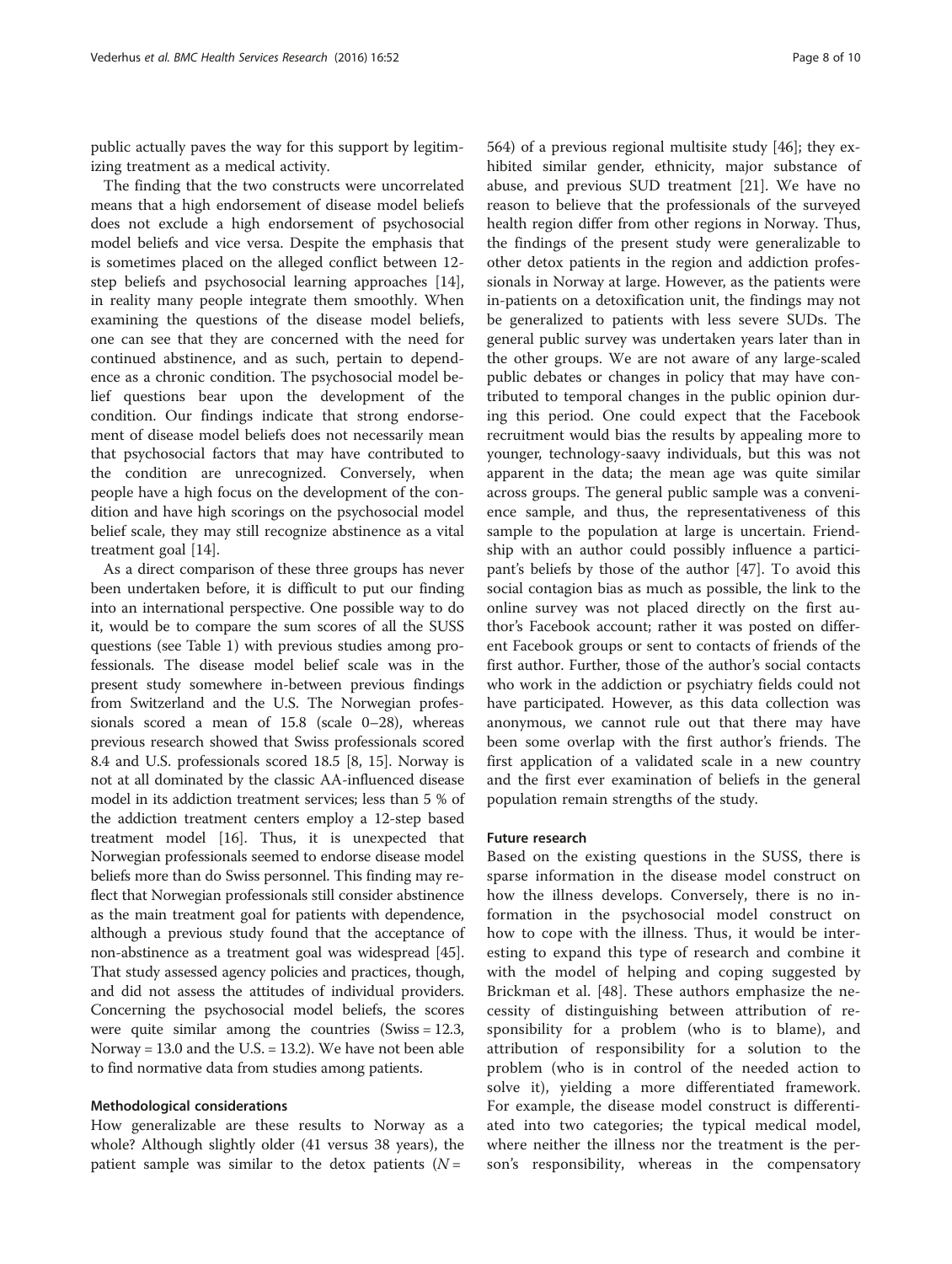<span id="page-8-0"></span>model, people are not blamed for their problems, but are still held responsible for and expected to be actively involved in solving these problems. The latter is popularly articulated in the words of Jesse Jackson; "You are not responsible for being down, but you are responsible for getting up!" This is in line with the philosophy of the AA program, in which the individual is not blamed for having the disease, but is certainly held responsible for taking action steps to maintaining remission [\[49](#page-9-0), [50\]](#page-9-0). Brickman et al. state that a wrong choice of model may undermine both an effective helping and a coping strategy. A combination of the SUSS and Brickman et als' models would allow an examination of the conception of addiction in a more differentiated framework.

## Conclusions

As was found in the Swiss study, the disease and psychosocial model subscales of the SUSS worked well in a Norwegian sample after some amendments to the constituent items. This suggests both that the SUSS has broad cultural application but at the same time should be tested and validated in each culture or subculture in which it is employed. More cross-cultural tests of the scale – which is available free of charge to researchers and clinicians – would be highly desirable.

Substantively, the study found that addiction treatment professionals have different understandings of substance use disorder than patients and the general public. Care must be taken that this does not result in miscommunication or poor relationships that could compromise the quality of the therapeutic alliance.

#### Competing interests

The authors declare that they have no competing interest.

#### Authors' contributions

JKV participated in designing the study, collecting data, and interpreting results; in addition, JKV performed the analysis, and drafted the manuscript. TC participated in designing the study, interpreting of the results and writing the manuscript. KH developed the SUSS and participated in interpreting of the results and writing the manuscript. All authors read and approved the final manuscript.

#### Acknowledgements

The data collection among the patients and professionals was supported by a grant from the Norwegian Research Council. KH is grateful to the U.S. Veterans Health Administration for the Career Research Scientist award which supported his work on this study. We want to thank Professor Peter Schmidt and Phillip Winkelnkemper (MA), University of Giessen, Germany, for help with the statistical analysis. Thanks also to Professor Schmidt for valuable inputs on the manuscript.

#### Author details

<sup>1</sup> Addiction Unit, Sørlandet Hospital HF, P.b. 4164604 Kristiansand, Norway. <sup>2</sup>Norwegian Center for Addiction Research, University of Oslo, Oslo, Norway. <sup>3</sup>Veterans Health Administration, Palo Alto, California, USA. <sup>4</sup>Stanford University School of Medicine, Stanford, California, USA.

Received: 4 May 2015 Accepted: 10 February 2016 Published online: 13 February 2016

#### References

- 1. Humphreys K, Noke JM, Moos RH. Recovering substance abuse staff members' beliefs about addiction. J Subst Abuse Treat. 1996;13(1):75–8.
- 2. Moyers TB, Miller WR. Therapists' conceptualizations of alcoholism: Measurement and implications for treatment decisions. Psychol Addict Behav. 1993;7(4):238–45.
- 3. Ouimette P, Humphreys K, Moos RH, Finney JW, Cronkite R, Federman B. Self-help group participation among substance use disorder patients with posttraumatic stress disorder. J Subst Abuse Treat. 2001;20(1):25–32.
- 4. Sheehan T, Owen P. The disease model. In: McCrady B, Epstein E, editors. Addictions - A comprehensive guidebook. New York: Oxford University Press; 1999. p. 268–86.
- 5. Owen P, Marlatt GA. Should abstinence be the goal for alcohol treatment? Affirmative viewpoint. Am J Addict. 2001;10(4):289–95.
- 6. Smith BD, Manfredo IT. Frontline counselors in organizational contexts: a study of treatment practices in community settings. J Subst Abuse Treat. 2011;41(2):124–36.
- 7. Bean-Bayog M. AA processes and Change: How does it work? In: McCrady B, Miller WR, editors. Research on alcoholics anonymous. New Brunswick: Rutgers Center of Alcohol Studies; 1993. p. 99–112.
- 8. Humphreys K, Greenbaum MA, Noke JM, Finney JW. Reliability, validity, and normative data for a short version of the understanding of alcoholism scale. Psychol Addict Behav. 1996;10(1):38–44.
- 9. Cook CC. The Minnesota Model in the management of drug and alcohol dependency: miracle, method or myth? Part I. The philosophy and the programme. Br J Addict. 1988;83(6):625–34.
- 10. Anderson DJ, McGovern JP, DuPont RL. The origins of the Minnesota model of addiction treatment–a first person account. J Addict Dis. 1999;18(1):107–14.
- 11. Magura S. The relationship between substance user treatment and 12-step fellowships: current knowledge and research questions. Subst Use Misuse. 2007;42(2–3):343–60.
- 12. Leshner AI. Addiction is a brain disease, and it matters. Science. 1997; 278(5335):45–7.
- 13. Meurk C, Carter A, Partridge B, Lucke J, Hall W. How is acceptance of the brain disease model of addiction related to Australians inverted question mark attitudes towards addicted individuals and treatments for addiction? BMC Psychiatry. 2014;14(1):9.
- 14. Burke AC, Clapp JD. Ideology and social work practice in substance abuse settings. Soc Work. 1997;42(6):552–62.
- 15. Moggi F, Giovanoli A, Sutter M, Humphreys K. Validity and reliability of the German version of the short understanding of substance abuse scale. Eur Addict Res. 2005;11(4):172–9.
- 16. Vederhus JK, Kristensen O, Laudet A, Clausen T. Attitudes towards 12-step groups and referral practices in a 12-step naive treatment culture; a survey of addiction professionals in Norway. BMC Health Serv Res. 2009;9:147.
- 17. Vederhus JK, Laudet A, Kristensen O, Clausen T. Obstacles to 12-step group participation as seen by addiction professionals: comparing Norway to the United States. J Subst Abuse Treat. 2010;39(3):210–7.
- 18. Steinmetz H, Schmidt P, Tina-Booh A, Wieczorek S, Schwartz SH. Testing measurement invariance using multigroup CFA: Differences between educational groups in human values measurement. Qual Quant. 2009;43(4): 599–616.
- 19. Byrne BM, Shavelson RJ, Muthen B. Testing for the equivalence of factor covariance and mean structures: The issue of partial measurement invariance. Psychol Bull. 1989;105(3):456–66.
- 20. Gordoni G, Schmidt P, Gordoni Y. Measurement Invariance across Face-to-Face and Telephone Modes: The Case of Minority-Status Collectivisticoriented Groups. Int J Public Opin Res. 2011;24(2):185–207.
- 21. Vederhus JK, Timko C, Kristensen O, Hjemdahl B, Clausen T. Motivational intervention to enhance post-detoxification 12-Step group affiliation: a randomized controlled trial. Addiction. 2014;109(5):766–73.
- 22. Vederhus JK, Timko C, Kristensen O, Clausen T. The courage to change: patient perceptions of 12-Step fellowships. BMC Health Serv Res. 2011; 11:339.
- 23. Ministry of Justice and Public Security. Personal Data Act. Oslo: Ministry of Justice and Public Security; 2001. Cited 12.02.2016 at [https://www.](https://www.datatilsynet.no/English/Regulations/Personal-Data-Act-/) [datatilsynet.no/English/Regulations/Personal-Data-Act-/.](https://www.datatilsynet.no/English/Regulations/Personal-Data-Act-/)